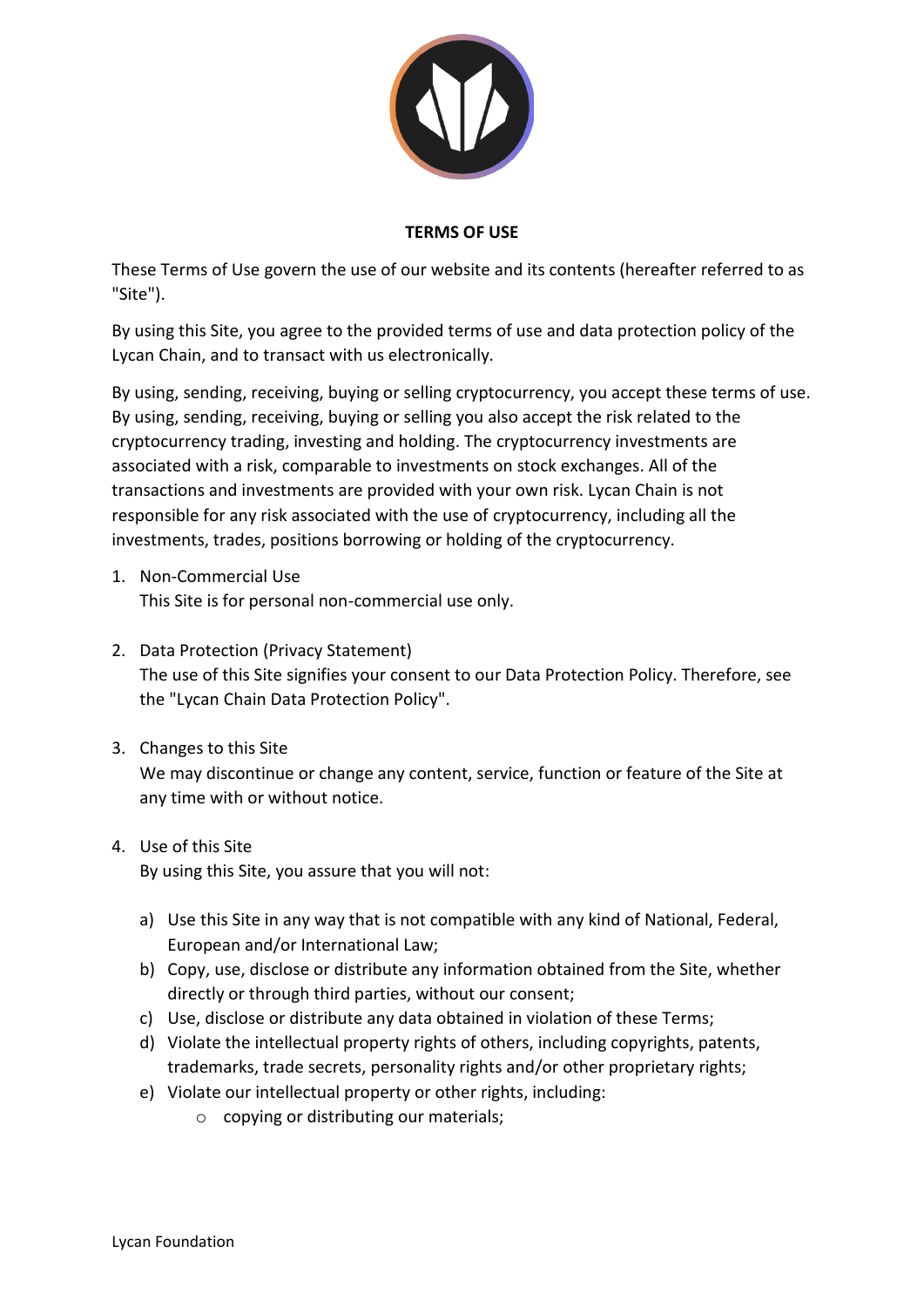

- o copying or distributing our technology, unless it is released under opensource licenses;
- o using the word "Lycan Chain" or our logos in any business name, email, or URL without our consent;
- f) State that you are affiliated with or endorsed by us without our express consent;
- g) Rent, lease, loan, trade, sell/resell access to the Site or related data;
- h) Act in an unlawful or unprofessional manner in connection with our Services, including being dishonest, abusive or discriminatory;
- i) Post inaccurate, defamatory obscene, shocking, hateful, threatening or otherwise inappropriate content or airing personal grievances or disputes, harass, abuse or harm other users;
- j) Send or post any unsolicited or unauthorized advertising, "junk mail", "spam", "chain letters", "pyramid schemes" or any form of solicitation unauthorized by us;
- k) Disclose information that you do not have the consent to disclose, such as confidential information of others;
- l) Post content that contains software viruses, worms, or any other harmful code;
- m) Develop, support or use software, devices, scripts, robots, or any other means or processes (including crawlers, browser plugins and add-ons, or any other technology or manual work) to scrape the Site or otherwise copy data from the Site;
- n) Bypass or circumvent any access controls or Site use limits;
- o) Reverse engineer, decompile, disassemble, decipher or otherwise attempt to derive the source code for the Site or any related technology that is not open source;
- p) Monitor the Site's availability, performance or functionality for any competitive purpose;
- q) Engage in "framing," "mirroring," or otherwise simulating the appearance or function of the Site;
- r) Access the Site except through the interfaces through the interfaces that are not provided as legitimate in our consideration;
- s) Override any security feature of the Site;
- t) Interfere with the operation of the Site, as also place any undesirable or unreasonable amount of content on our website (e.g., spam, denial of service attack, viruses).
- 5. Changes to the Terms of Use

We may change this Terms of Use at any time. If you continue to use this Site after we make changes to the Terms of Use, you are signifying your acceptance of the new terms. You are responsible for checking these terms periodically for any changes. We do not have to inform you about any changes to this Terms of Use.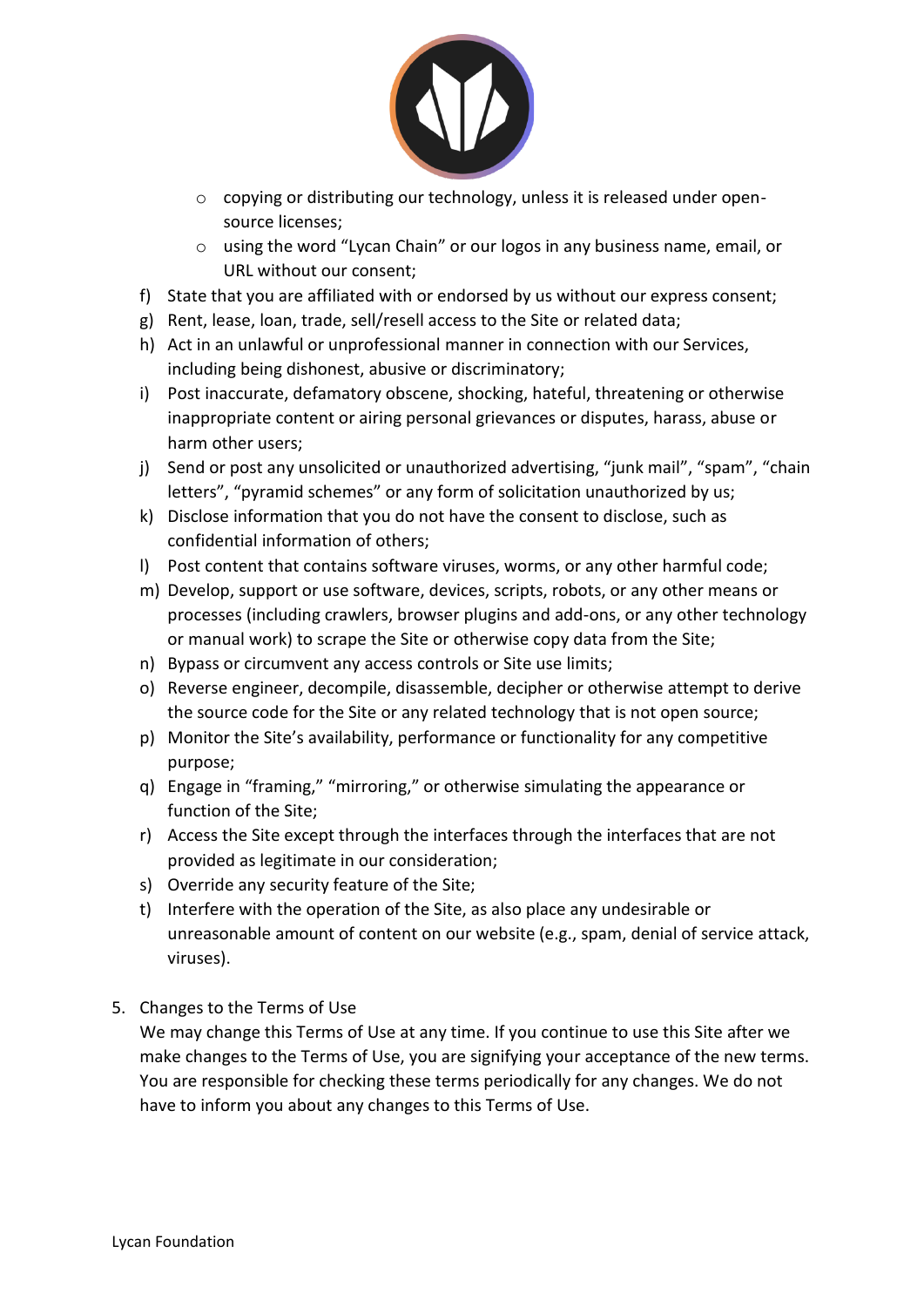

### 6. Proprietary Rights

We and our suppliers reserve all the rights to the intellectual property on the Site. Information, data, white papers and other materials concerning a particular token sale, including trademarks, logos, brand names are intellectual property of their respective owners. You are not allowed to reproduce, reprint, publish, or otherwise exploit our content or technology on the Site without our express prior written consent. The same applies to the content and technology provided by our suppliers.

### 7. Third Party Sites and Advertisers

We may include on the Site links to third party websites and third-party content and information. You agree that we are not responsible or liable for any content or other materials of third parties or on third party sites. You also agree that we are not responsible for content supplied by our advertisers. We are also not responsible for any transactions or dealings between you and any third party or any advertiser. You agree that we are not responsible for any claim or loss due to a third-party site or any advertiser.

# 8. Electronic Delivery Statement and your Consent

You agree that we may provide to you notices and other information concerning token sales or this Site electronically, including notice to any email address that you may provide.

### 9. Content That you Supply

You agree not to post any content that violates these Terms of Use or the applicable law. Content that violates applicable rules may be removed. If you post any content on the public space of this Site, you grant us the perpetual sublicensable right and license to use, copy, display, perform, distribute, modify, adapt, abridge, exploit, and promote this content in any way and in any commercial or non-commercial medium or form without charge.

### 10. No Duty to Monitor

You agree that we are not liable for content that is provided by third parties. We have no duty to screen content that you may supply or post, but we have the right to refuse to post or to edit submitted content. We reserve the right to remove any content for any reason at any time.

### 11. Disclaimer of Warranties

We provide this Site and its contents in the form that is visible on our website. We and our suppliers make no expressed warranties or guarantees about this Site. To the fullest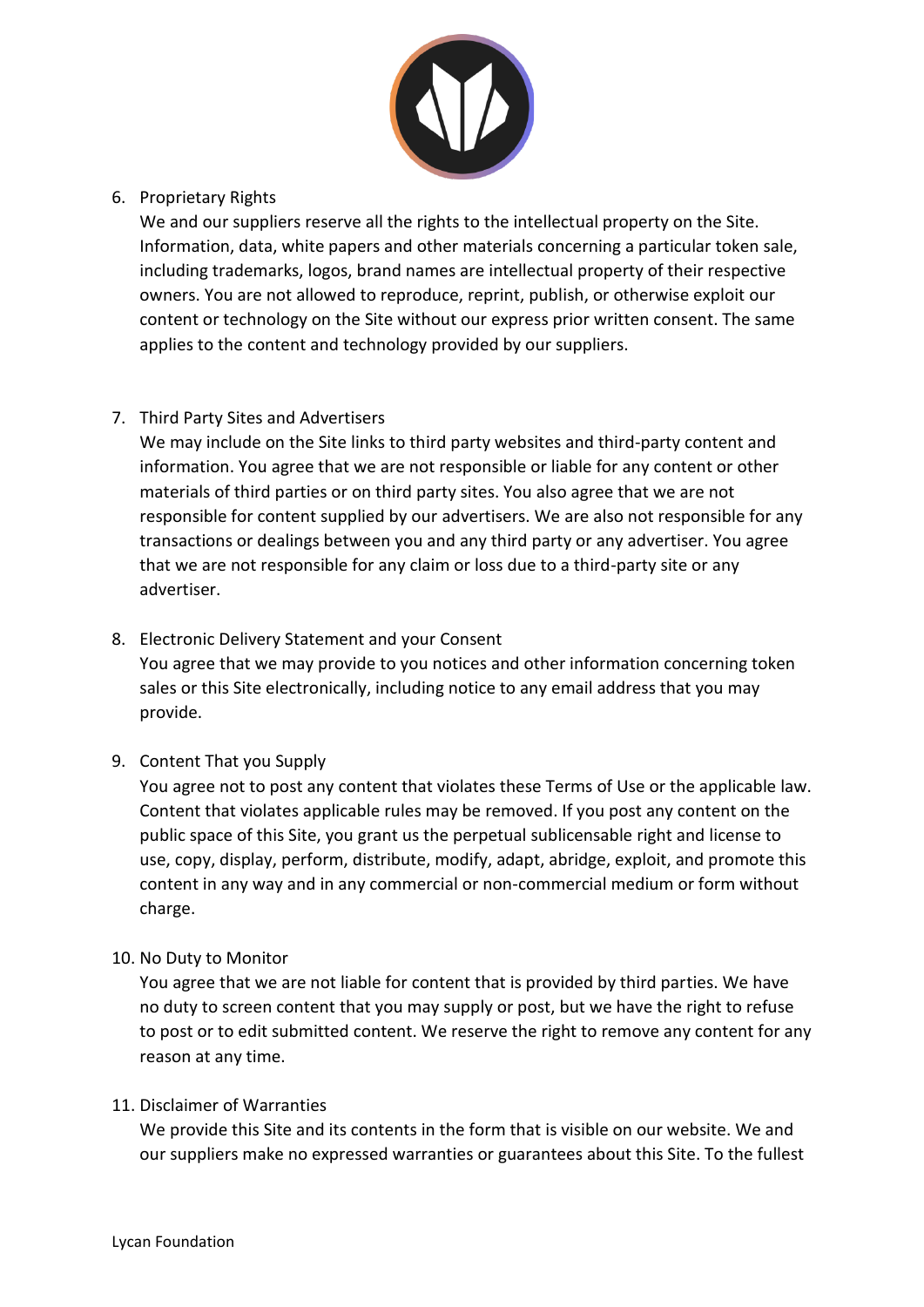

extent permitted by law, we and our suppliers disclaim implied warranties including any warranty that the site, its content and information are or will be merchantable, of satisfactory quality, accurate, timely, fit for a particular purpose or need, or noninfringing. We do not guarantee that this site, its content and information will meet your requirements, is error-free, reliable, or will operate without interruption.

### 12. Limitation of Liability

You may not assert claims for monetary damages arising from this Site or its content. We and our suppliers shall not be liable for any direct, indirect, special, incidental, consequential or exemplary detriment, even if we knew or should have known of the possibility of such detriments.

#### 13. Indemnification

You agree to defend, indemnify, and hold harmless us, our respective owners, employees, contractors, officers, directors, and agents from all liabilities, claims, and expenses, including attorney's fees, that arise from your use or misuse of this Site. We reserve the right, at our own expense, to assume the exclusive defense and control of any matter otherwise subject to indemnification by you, in which event you will cooperate with us in asserting any available defenses.

### 14. Choice of Law and Location for Resolving Disputes

You agree that the law of Liberland will govern these terms of use, its subject matter, your use of the Site, and any claim or dispute that you may have against us, without regard to its conflict of laws. You further agree that any disputes or claims that you may have against us will be resolved by a court located in Liberland and you agree and submit to the exercise of personal jurisdiction of such courts for the purpose of litigating any such claim or action.

By agreeing to these terms of use, you are:

- a) Waiving claims that you might otherwise have against us based on the laws of other jurisdictions, including your own;
- b) Irrevocably consenting to the exclusive jurisdiction of the courts based in Liberland over any disputes or claims you have with us;
- c) Submitting yourself to the personal jurisdiction of Liberland courts for the purpose of resolving any disputes or claims arising from your activity on this Site.